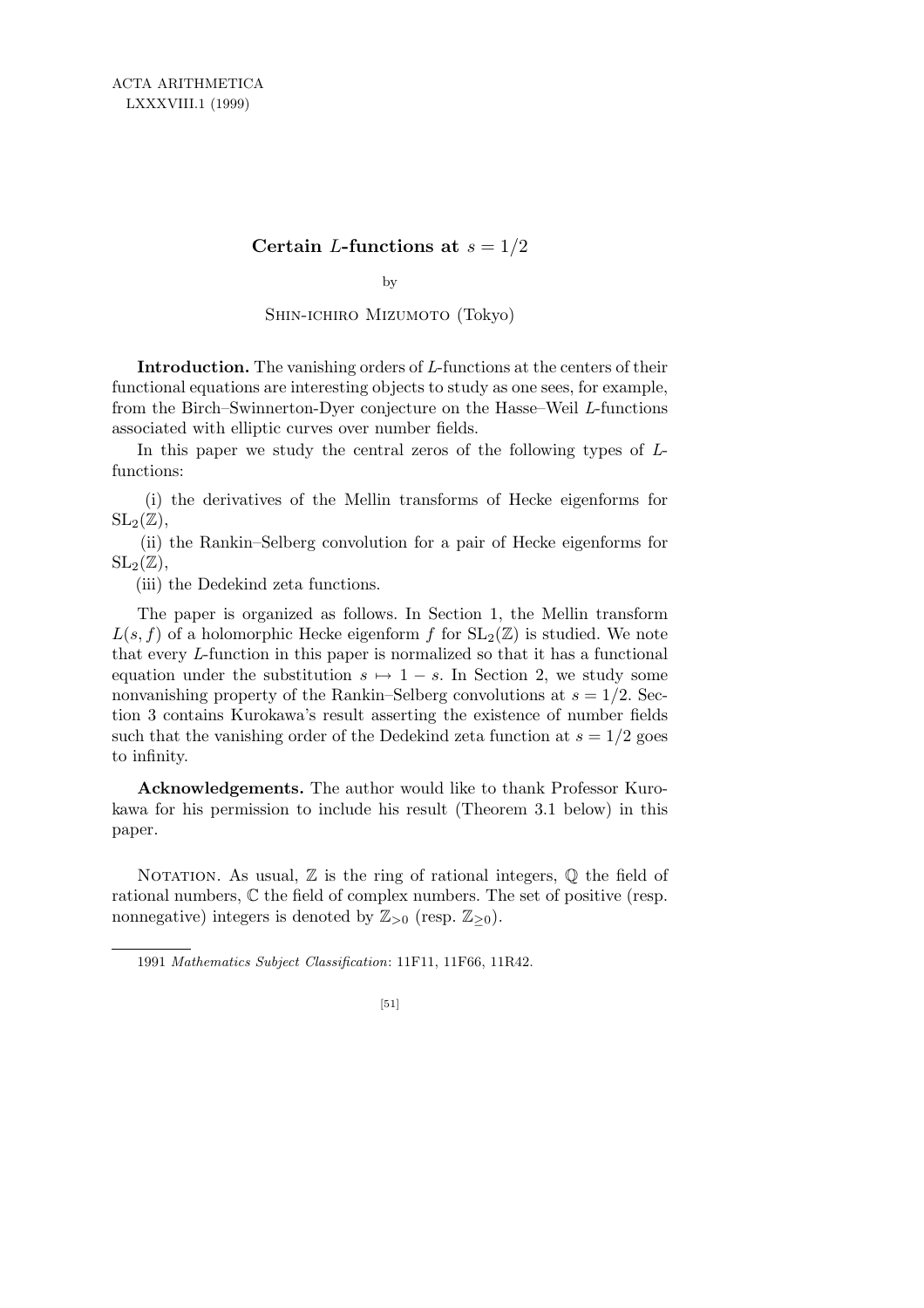For  $k \in \mathbb{Z}_{>0}$ ,  $M_k$  (resp.  $S_k$ ) denotes the C-vector space of holomorphic modular (resp. cusp) forms of weight *k* for  $SL_2(\mathbb{Z})$ .

Let *H* be the upper half plane, and let  $f : H \to \mathbb{C}$  be a  $C^{\infty}$ -function satisfying

$$
f((az+b)(cz+d)^{-1}) = (cz+d)^{k} f(z) \quad \text{for all } \begin{pmatrix} a & b \\ c & d \end{pmatrix} \in SL_2(\mathbb{Z}).
$$

Such an *f* is called a  $C^{\infty}$ -modular form of weight *k*. The *Petersson inner product* of  $C^{\infty}$ -modular forms *f* and *g* of weight *k* is defined by

$$
(f,g) := \int_{\mathrm{SL}_2(\mathbb{Z}) \backslash H} f(z) \overline{g(z)} y^{k-2} \, dx \, dy
$$

if the right-hand side is convergent. Here  $z = x + iy$  with real variables x and *y* and the integral is taken over a fundamental domain of  $SL_2(\mathbb{Z})\backslash H$ .

For a complex variable *s*, we put

$$
\mathbf{e}(s) := e^{2\pi i s}
$$
 and  $\Gamma_{\mathbb{C}}(s) := 2(2\pi)^{-s} \Gamma(s).$ 

Throughout the paper, *z* is a variable on *H* and *s* is a complex variable. We understand that a sum over an empty set is equal to 0.

**1. Mellin transforms of modular forms.** For a normalized Hecke eigenform

$$
f(z) = \sum_{n=1}^{\infty} a(n)e(nz) \in S_k
$$

with  $k \in 2\mathbb{Z}_{>0}$ , the *L*-function

$$
L(s,f) := \sum_{n=1}^{\infty} a(n) n^{-s - (k-1)/2} = \prod_{p \text{ prime}} (1 - a(p) p^{-s - (k-1)/2} + p^{-2s})^{-1}
$$

converges absolutely and uniformly for  $\text{Re}(s) \geq 1 + \delta$  for any  $\delta > 0$  [De], and the function  $\overline{1}$  $\mathbf{r}$ 

$$
\varLambda(s,f):=\varGamma_\mathbb{C}\bigg(s+\frac{k-1}{2}\bigg)L(s,f)
$$

extends to the whole *s*-plane as an entire function with functional equation

(1.1) 
$$
\Lambda(s,f) = (-1)^{k/2} \Lambda(1-s,f).
$$

Hence if  $k \equiv 2 \pmod{4}$ , we have  $L(1/2, f) = 0$ . For the nonvanishing property of  $L(1/2, f)$  in case  $k \equiv 0 \pmod{4}$ , we refer to [Ko1].

THEOREM 1.1. Let *k* be an even integer  $\geq 12$  with  $k \neq 14$ , and let *v* be a *nonnegative integer with*  $\nu \equiv k/2 \pmod{2}$ *. Then there exists a normalized Hecke eigenform*  $f \in S_k$  *such that*  $\Lambda^{(\nu)}(1/2, f) \neq 0$ *. Here the superscript*  $(\nu)$ *denotes the νth derivative.*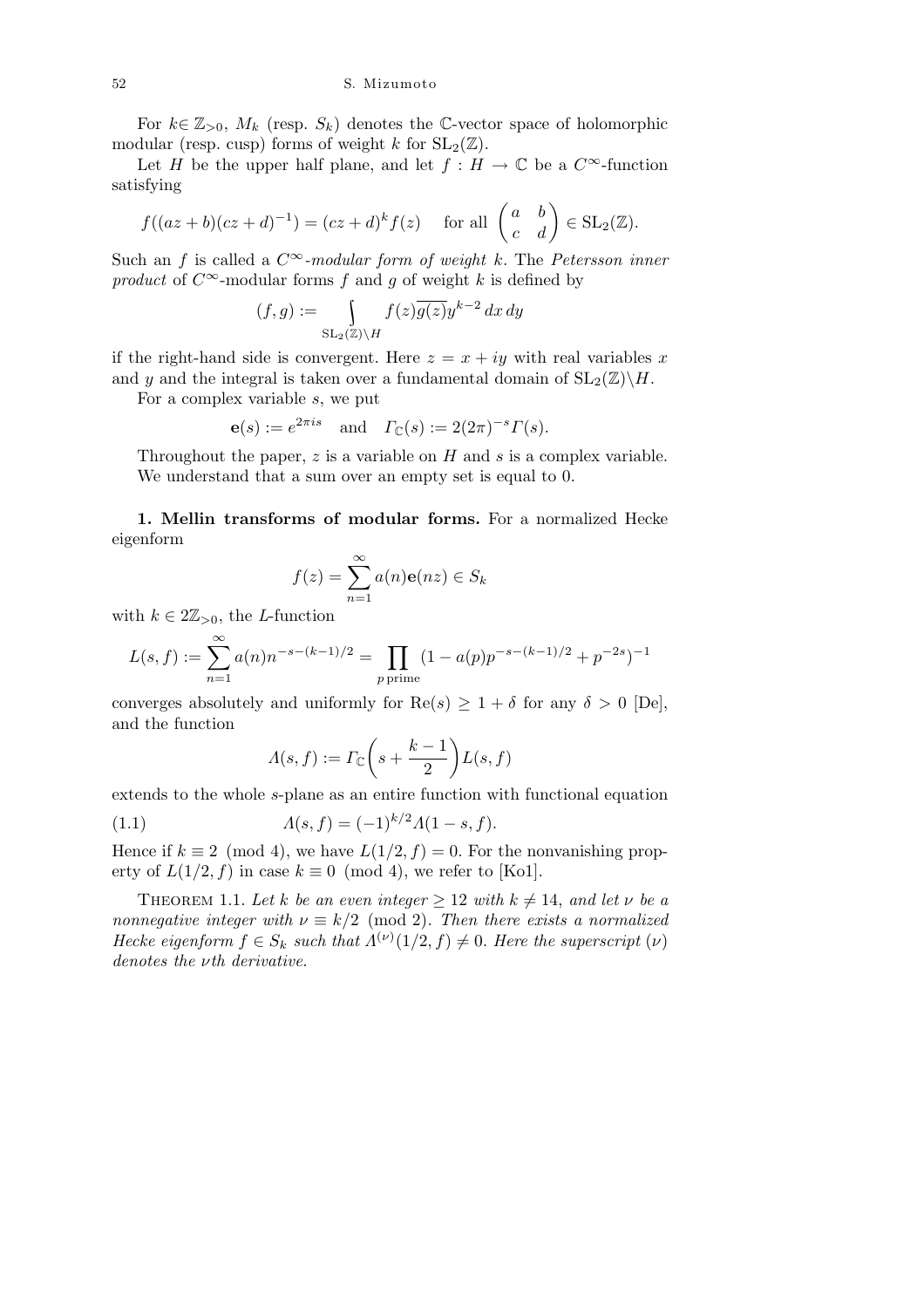REMARK 1.2. If  $\nu \neq k/2 \pmod{2}$ , then  $\Lambda^{(\nu)}(1/2, f) = 0$  by (1.1).

To prove Theorem 1.1, we need

LEMMA 1.3. For an even integer  $k \geq 12$  with  $k \neq 14$ , there exists an  $h \in S_k$  *such that*  $h(it) > 0$  *for all*  $t > 1$ *.* 

P r o o f. The space  $S_{12}$  is spanned by

$$
\Delta(z) = \mathbf{e}(z) \prod_{n=1}^{\infty} (1 - \mathbf{e}(nz))^{24}.
$$

This infinite-product expression implies in particular:

$$
\Delta(it) > 0 \quad \text{ for all } t > 1.
$$

Let  $E_l(z) \in M_l$  be the Eisenstein series of weight *l* for  $SL_2(\mathbb{Z})$  with  $l = 4$ or 6 such that  $\lim_{t\to\infty} E_l(it) = 1$ . Put

(1.2) 
$$
\sigma_s(n) := \sum_{\substack{d|n\\d>0}} d^s.
$$

Then

$$
E_4(z) = 1 + 240 \sum_{n=1}^{\infty} \sigma_3(n) e(nz)
$$

implies  $E_4(it) > 0$  for  $t > 1$ , and

$$
E_6(z) = 1 - 504 \sum_{n=1}^{\infty} \sigma_5(n) e(nz)
$$

 $\text{implies } E_6(it) > E_6(i) = 0 \text{ for } t > 1.$ 

There exist  $a, b \in \mathbb{Z}_{\geq 0}$  such that  $4a + 6b = k - 12$ . Then

$$
\Delta(z)E_4(z)^a E_6(z)^b \in S_k
$$

satisfies the asserted condition.  $\blacksquare$ 

*Proof of Theorem 1.1.* For  $h(z) = \sum_{n=1}^{\infty} c(n) \mathbf{e}(nz) \in S_k$ , we put

$$
D(s,h) := \sum_{n=1}^{\infty} c(n) n^{-s - (k-1)/2}
$$

for  $Re(s) > 1$ . Then

(1.3) 
$$
\Lambda(s,h) := \Gamma_{\mathbb{C}}\left(s + \frac{k-1}{2}\right)D(s,h)
$$

$$
= 2\int_{1}^{\infty} h(it)\left\{t^{s + (k-3)/2} + (-1)^{k/2}t^{(k-1)/2-s}\right\}dt,
$$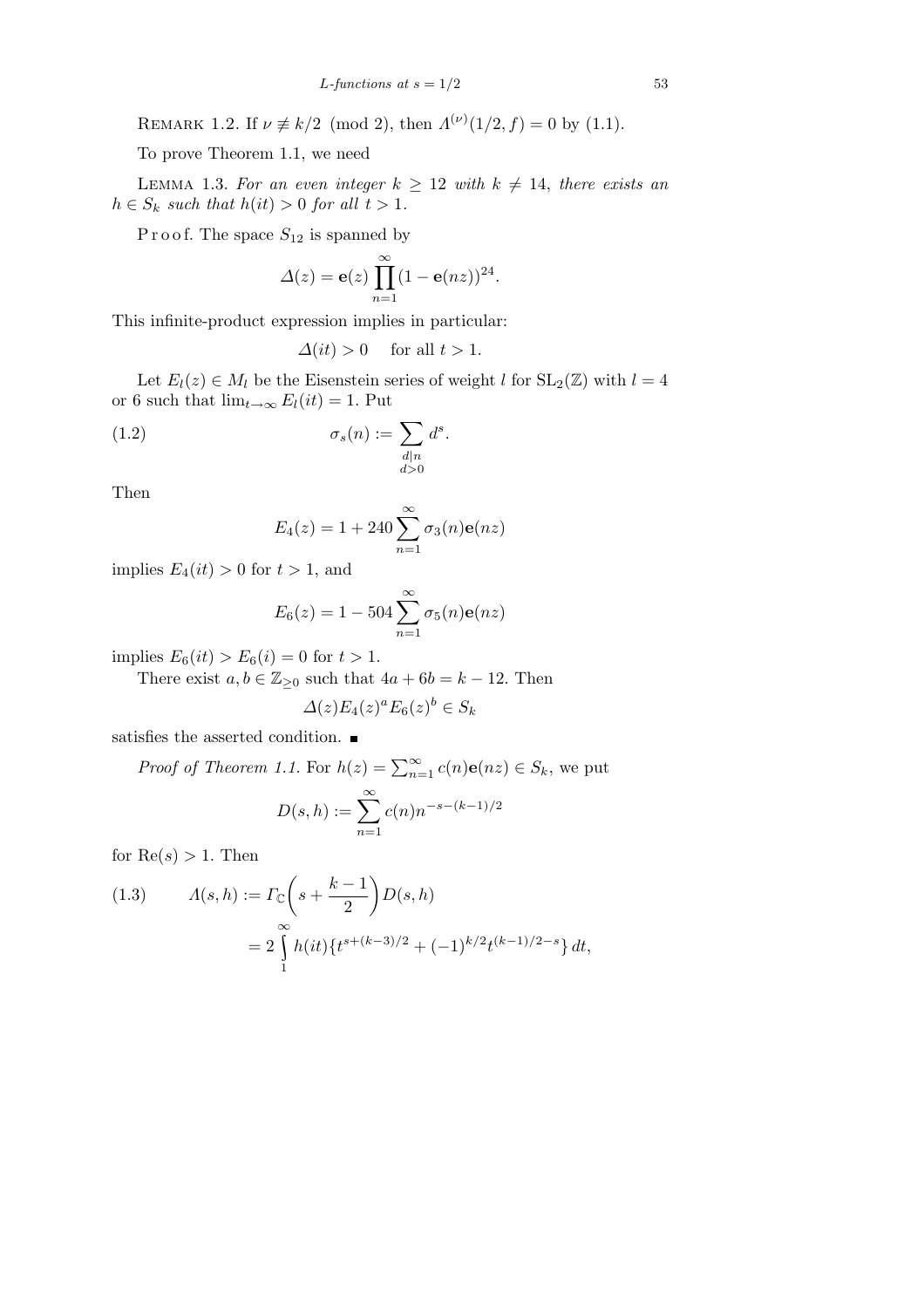which gives analytic continuation of  $\Lambda(s, h)$  to the whole *s*-plane. Hence

$$
\Lambda^{(\nu)}(1/2,h) = 2\{1 + (-1)^{\nu + k/2}\} \int_{1}^{\infty} h(it) t^{k/2 - 1} (\log t)^{\nu} dt
$$

for every  $\nu \in \mathbb{Z}_{\geq 0}$ . Thus Lemma 1.3 implies  $\Lambda^{(\nu)}(1/2, h) > 0$  for some  $h \in S_k$ under the condition  $\nu \equiv k/2 \pmod{2}$ . Writing *h* as a C-linear combination of Hecke eigenforms in  $S_k$ , we obtain the asserted result.

Applying Lemma 1.3 to (1.3), we have

Corollary 1.4 (to the proof). *Under the same assumption as in Theorem* 1.1, *let*  $\sigma \in \mathbb{R}$  *with*  $0 < \sigma < 1$ *. Suppose*  $\sigma \neq 1/2$  *if*  $k \equiv 2 \pmod{4}$ *. Then there exists a normalized Hecke eigenform*  $f \in S_k$  *such that*  $L(\sigma, f) \neq 0$ *.* 

Remark 1.5. (1) Corollary 1.4 should be compared with the following result of [Ko2]: Let  $f_{k,1}, \ldots, f_{k,d_k}$  be the basis of normalized Hecke eigenforms of  $S_k$  with  $k \in 2\mathbb{Z}_{>0}$ . Let  $t_0 \in \mathbb{R}$  and  $\varepsilon > 0$ . Then there exists a constant  $C(t_0, \varepsilon) > 0$  depending only on  $t_0$  and  $\varepsilon$  such that for  $k > C(t_0, \varepsilon)$ the function

$$
\sum_{\nu=1}^{d_k} \frac{1}{(f_{k,\nu}, f_{k,\nu})} \Lambda(s, f_{k,\nu})
$$

does not vanish at any point  $s = \sigma + it$  with  $t = t_0, 0 < \sigma < 1/2 - \varepsilon$ ,  $1/2 + \varepsilon < \sigma < 1$ .

(2) The nonvanishing property of  $L(s, f)$  in the interval  $(0, 1)$  is important in the study of holomorphy of the third symmetric power *L*-function attached to *f* (cf. [Sha]).

## **2. Rankin–Selberg convolutions.** Let

$$
f(z) = \sum_{n=1}^{\infty} a(n)\mathbf{e}(nz) \in S_k
$$

be a normalized Hecke eigenform with  $k \in 2\mathbb{Z}_{>0}$ . Let  $1_{\nu}$  be the identity matrix of size  $\nu \in \mathbb{Z}_{>0}$ . For each prime number p, we take  $M_p(f) \in GL_2(\mathbb{C})$ such that

(2.1) 
$$
1 - a(p)p^{-(k-1)/2}T + T^2 = \det(1_2 - M_p(f)T),
$$

where *T* is an indeterminate. Each  $M_p(f)$  is determined up to conjugacy.

For normalized Hecke eigenforms  $f \in S_k$  and  $g \in S_l$  with  $k, l \in 2\mathbb{Z}_{>0}$ , we put

$$
L(s, f \times g) := \prod_{p \text{ prime}} (1_4 - p^{-s} M_p(f) \otimes M_p(g))^{-1},
$$

where *⊗* stands for the Kronecker product of matrices. The right-hand side converges absolutely and uniformly for  $\text{Re}(s) \geq 1 + \delta$  for any  $\delta > 0$  [De]. By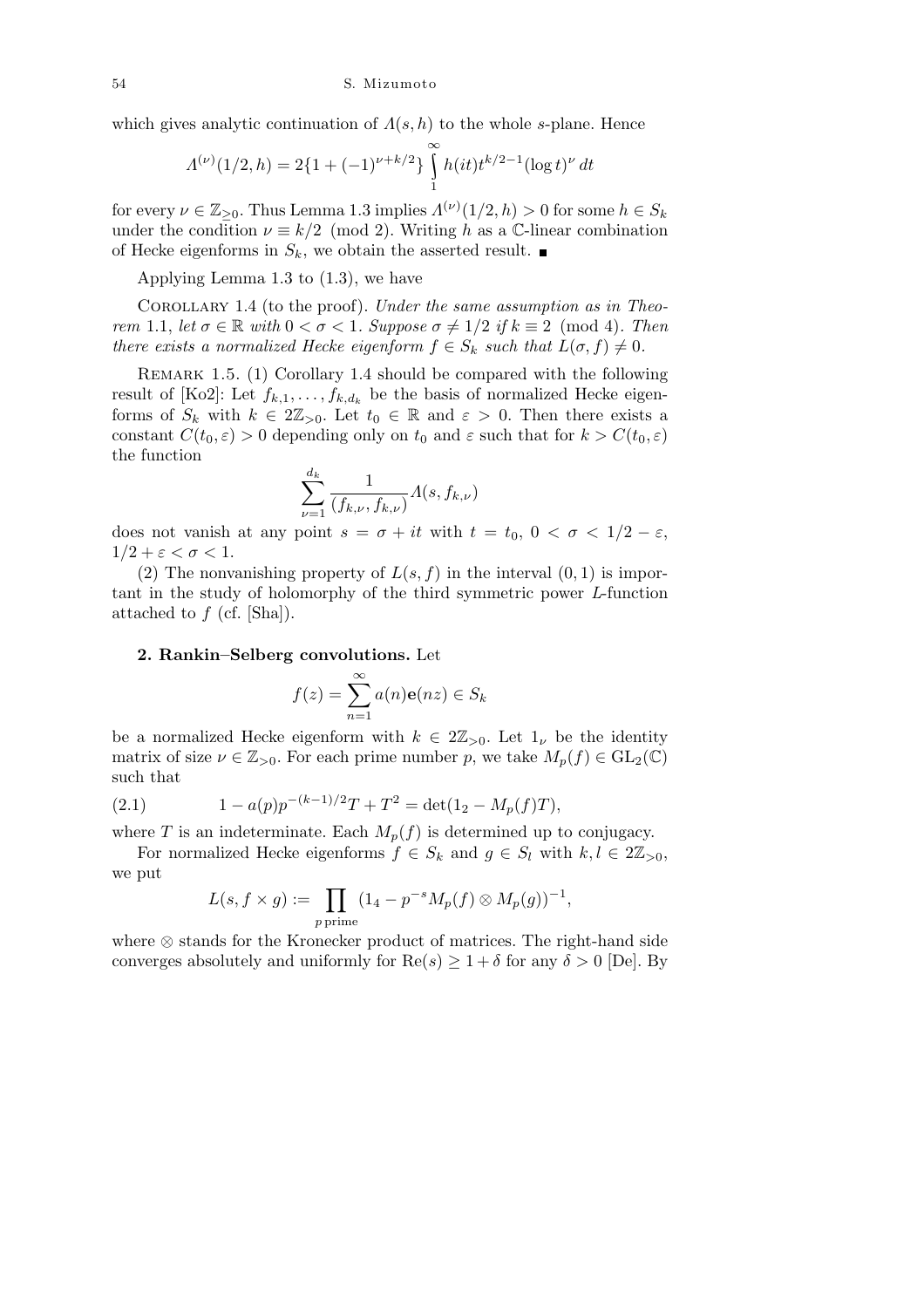[Ran], [Se], [Sh],

$$
\Gamma_{\mathbb{C}}\bigg(s-1+\frac{k+l}{2}\bigg)\Gamma_{\mathbb{C}}\bigg(s+\frac{|k-l|}{2}\bigg)L(s,f\times g)
$$

extends to the whole *s*-plane as a meromorphic function which is invariant under the substitution  $s \mapsto 1-s$ ; it is holomorphic expect for possible simple poles at  $s = 0$  and 1.

THEOREM 2.1. Let  $f \in S_k$  be a normalized Hecke eigenform and let l be *an even integer satisfying*  $l \geq k$  *and*  $l \neq 14$ *. Then there exists a normalized Hecke eigenform*  $g \in S_l$  *such that*  $L(1/2, f \times g) \neq 0$ *.* 

REMARK 2.2. Some results have been known concerning the nonvanishing at  $s = 1/2$  of automorphic *L*-functions for  $GL(2)$  twisted by characters on  $GL(1)$  ([F-H], [Ko-Za], [W1], [W2]). The above theorem may be seen as a result on such *L*-functions twisted, in contrast, by automorphic forms on  $GL(2)$ .

The rest of this section is devoted to the proof of Theorem 2.1.

We fix *k* and *l* as in the assumption of Theorem 2.1 and put

(2.2) 
$$
\lambda := (l - k)/2
$$
 and  $\mu := (l + k)/2$ .

For normalized Hecke eigenforms

$$
f(z) = \sum_{n=1}^{\infty} a(n)e(nz) \in S_k, \quad g(z) = \sum_{n=1}^{\infty} b(n)e(nz) \in S_l,
$$

[Sh, Lemma 1] gives

$$
L(s, f \times g) = \zeta(2s) \sum_{n=1}^{\infty} a(n)b(n)n^{1-\mu-s}
$$

for  $\text{Re}(s) > 1$ . For  $\nu \in 2\mathbb{Z}_{\geq 0}$ , the Eisenstein series

$$
E_{\nu}(z,s) := \sum_{(m,n)\in\mathbb{Z}^2 - (0,0)} (mz+n)^{-\nu} |mz+n|^{-2s}
$$

has a meromorphic continuation to the whole *s*-plane. By [Sh], we have

(2.3) 
$$
2(4\pi)^{-s-\mu+1}\Gamma(s+\mu-1)L(s, f \times g)
$$
  
= 
$$
\int_{SL_2(\mathbb{Z})\backslash H} f(z)\overline{g(z)}E_{2\lambda}(z, s-\lambda)y^{s+\mu-2} dx dy,
$$

where  $z = x + iy$ . This gives analytic continuation of  $L(s, f \times g)$  to the whole *s*-plane. We study (2.3) at *s* = 1*/*2.

Lemma 2.3. *Put*

(2.4) 
$$
C_{\lambda}(z) := \frac{1}{2} y^{1/2 - \lambda} E_{2\lambda}(z, 1/2 - \lambda)
$$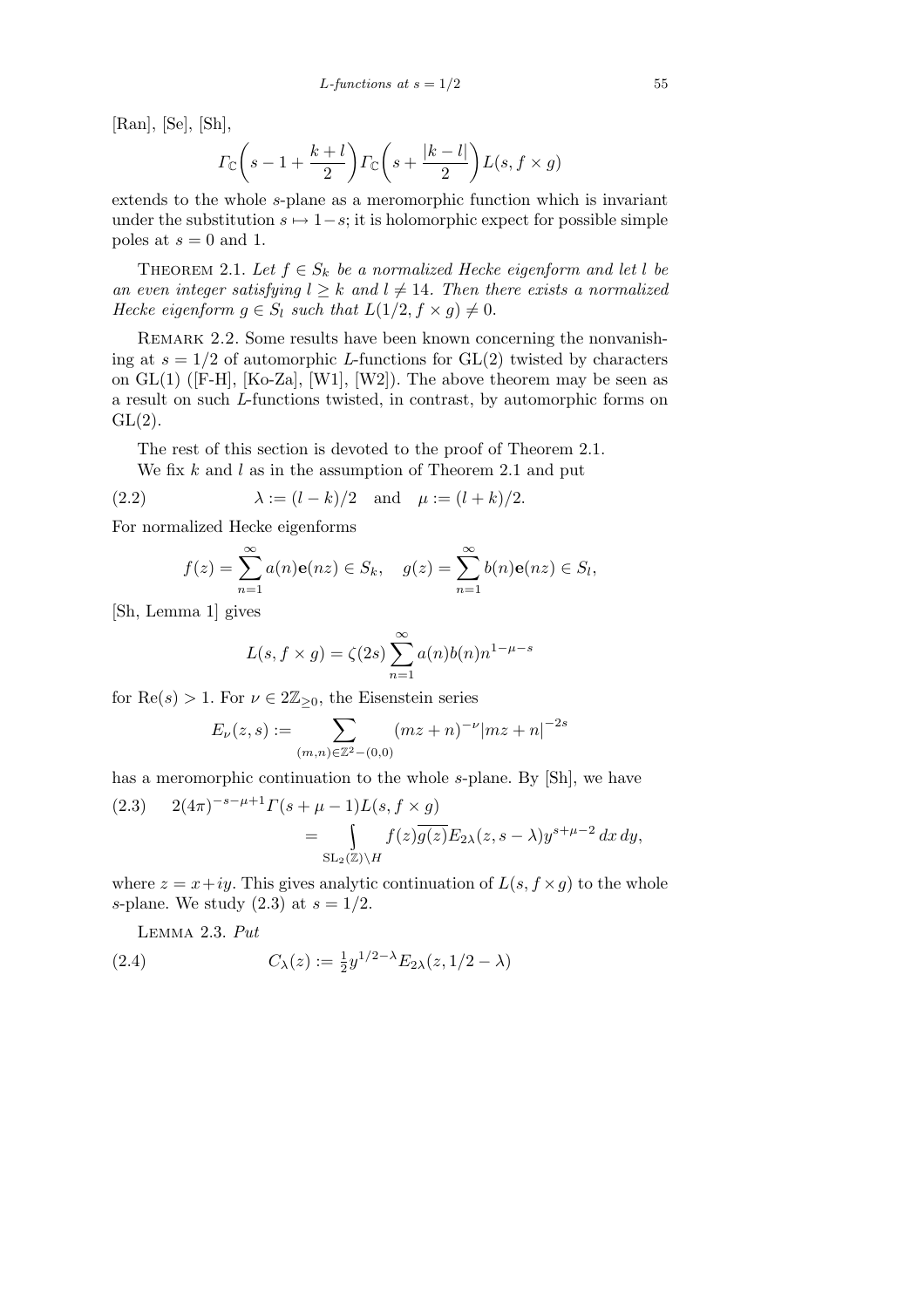*for*  $\lambda \in \mathbb{Z}_{\geq 0}$  *and*  $z \in H$ *. Let* 

(2.5) 
$$
C_{\lambda}(z) = \sum_{n \in \mathbb{Z}} c_{\lambda}(n, y) \mathbf{e}(nx)
$$

*be the Fourier expansion, where*  $z = x + iy$ *. Then* 

$$
(2.6) \t c_{\lambda}(n,y)
$$
  
= 
$$
\begin{cases} y^{1/2-\lambda} \left\{ \left( \gamma - \log 4\pi + 2 \sum_{r=1}^{\lambda} \frac{1}{2r-1} \right) + \log y \right\} & \text{if } n = 0, \\ (-1)^{\lambda} \sqrt{\pi} y^{-\lambda} \frac{\sigma_0(|n|)}{\sqrt{|n|}} \cdot \frac{W_{\text{sgn}(n)\lambda,0}(4\pi|n|y)}{\Gamma(\text{sgn}(n)\lambda + 1/2)} & \text{if } n \neq 0. \end{cases}
$$

*Here*  $\sigma_0$  *is defined as in* (1.2) *with*  $s = 0$ ,  $sgn(n) := n/|n|$  *for*  $n \neq 0$ ,  $\gamma$  *is the Euler constant*

$$
\gamma = 0.57721\dots,
$$

and  $W_{a,b}(y)$  *is Whittaker's function which is a solution of the differential equation*  $\overline{1}$  $\mathbf{r}$ 

$$
\left(4y^2\frac{d^2}{dy^2} + 1 - 4b^2 + 4ay - y^2\right)W(y) = 0
$$

(see, e.g., [E-M-O-T1, p. 264]).

P r o o f. By [Ma, p. 210],

$$
E_{2\lambda}(z, 1/2 - \lambda) = \lim_{s \to 1} \varphi_{\lambda}(y, s)
$$
  
+  $(-1)^{\lambda} \cdot 2 \sqrt{\frac{\pi}{y}} \sum_{\substack{n \in \mathbb{Z} \\ n \neq 0}} \frac{\sigma_0(|n|)}{\sqrt{|n|}} \cdot \frac{W_{\text{sgn}(n)\lambda, 0}(4\pi|n|y)}{\Gamma(\text{sgn}(n)\lambda + 1/2)} \mathbf{e}(nx)$ 

with

$$
\varphi_{\lambda}(y,s) := 2\zeta(s) + (-1)^{\lambda} 2^{3-s} \pi y^{1-s} \frac{\Gamma(s-1)\zeta(s-1)}{\Gamma(s/2+\lambda)\Gamma(s/2-\lambda)}
$$

*.*

The di-gamma function

(2.8) 
$$
\psi(s) := \Gamma'(s)/\Gamma(s)
$$

assumes the values

(2.9) 
$$
\psi(m+1/2) = 2\sum_{r=1}^{m} \frac{1}{2r-1} - \log 4 - \gamma
$$

for  $m \in \mathbb{Z}_{\geq 0}$ , hence by a direct computation we have

$$
\lim_{s \to 1} \varphi_{\lambda}(y, s) = 2\left(\gamma - \log 4\pi + 2\sum_{r=1}^{\lambda} \frac{1}{2r - 1}\right) + 2\log y. \blacksquare
$$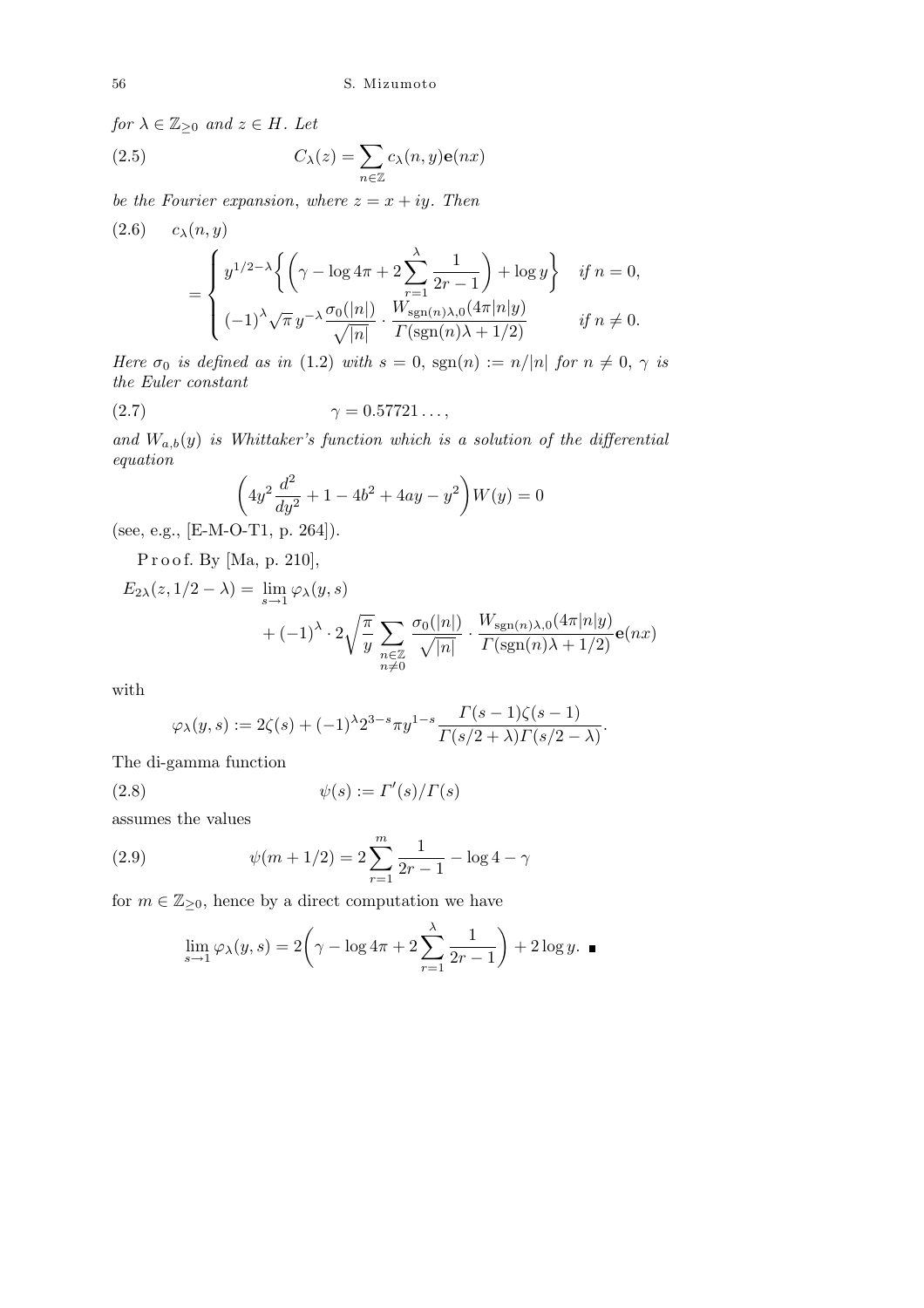We have

(2.10) 
$$
(4\pi)^{1/2-\mu} \Gamma(\mu - 1/2) L(1/2, f \times g) = (f \cdot C_{\lambda}, g)
$$

from  $(2.3)$ . Here

(2.11) 
$$
f(z)C_{\lambda}(z) = \sum_{\nu \in \mathbb{Z}} \left\{ \sum_{m+n=\nu} a(m)c(n,y)e^{-2\pi my} \right\} e(\nu x)
$$

with  $a(m) := 0$  for  $m \leq 0$ .

Now we recall the holomorphic projection operator of [St] (specialized to our case): Let  $\varphi : H \to \mathbb{C}$  be a  $C^{\infty}$ -modular form (see the Notation above) of weight  $w \in \mathbb{Z}$  for  $SL_2(\mathbb{Z})$  with Fourier expansion

$$
\varphi(z) = \sum_{\nu \in \mathbb{Z}} r(\nu, y) \mathbf{e}(\nu x).
$$

Suppose that  $w \geq 6$  and that  $\varphi$  satisfies the growth condition

(2.12) 
$$
\int_{0}^{1} dx \int_{0}^{\infty} |\varphi(z)| y^{w-2} e^{-\varepsilon y} dy < \infty
$$

for every  $\varepsilon > 0$ . Put

(2.13) 
$$
r(\nu) := \frac{(4\pi\nu)^{w-1}}{\Gamma(w-1)} \int_{0}^{\infty} r(\nu, y) e^{-2\pi\nu y} y^{w-2} dy
$$

and

$$
\pi_{\text{hol}}(\varphi)(z) := \sum_{\nu=1}^{\infty} r(\nu) \mathbf{e}(\nu z).
$$

Then  $\pi_{hol}(\varphi) \in S_w$  and  $(\varphi, h) = (\pi_{hol}(\varphi), h)$  for all  $h \in S_w$ . This  $\pi_{hol}(\varphi)$  is called the *holomorphic projection* of  $\varphi$ .

We apply  $\pi_{hol}$  to  $\varphi = f \cdot C_\lambda$  in (2.10). The validity of the condition (2.12) in this case (with  $w = l$ ) follows from the first assertion of

LEMMA 2.4. (1) *For any*  $\varepsilon > 0$  *there exists a positive constant M such that*

$$
|f(z)C_{\lambda}(z)| < My^{-l/2}(y^{1/2+\varepsilon} + y^{-1/2-\varepsilon}) \quad \text{for all } z \in H.
$$

(2) *We have*

$$
\sum_{m+n=\nu} \int_{0}^{\infty} |a(m)c_{\lambda}(n,y)| e^{-2\pi(m+\nu)} y^{l-2} dy < \infty \quad \text{for every } \nu \in \mathbb{Z}.
$$

P r o o f. We denote by  $c_1, c_2, \ldots$  some positive constants independent of *n* and *y*.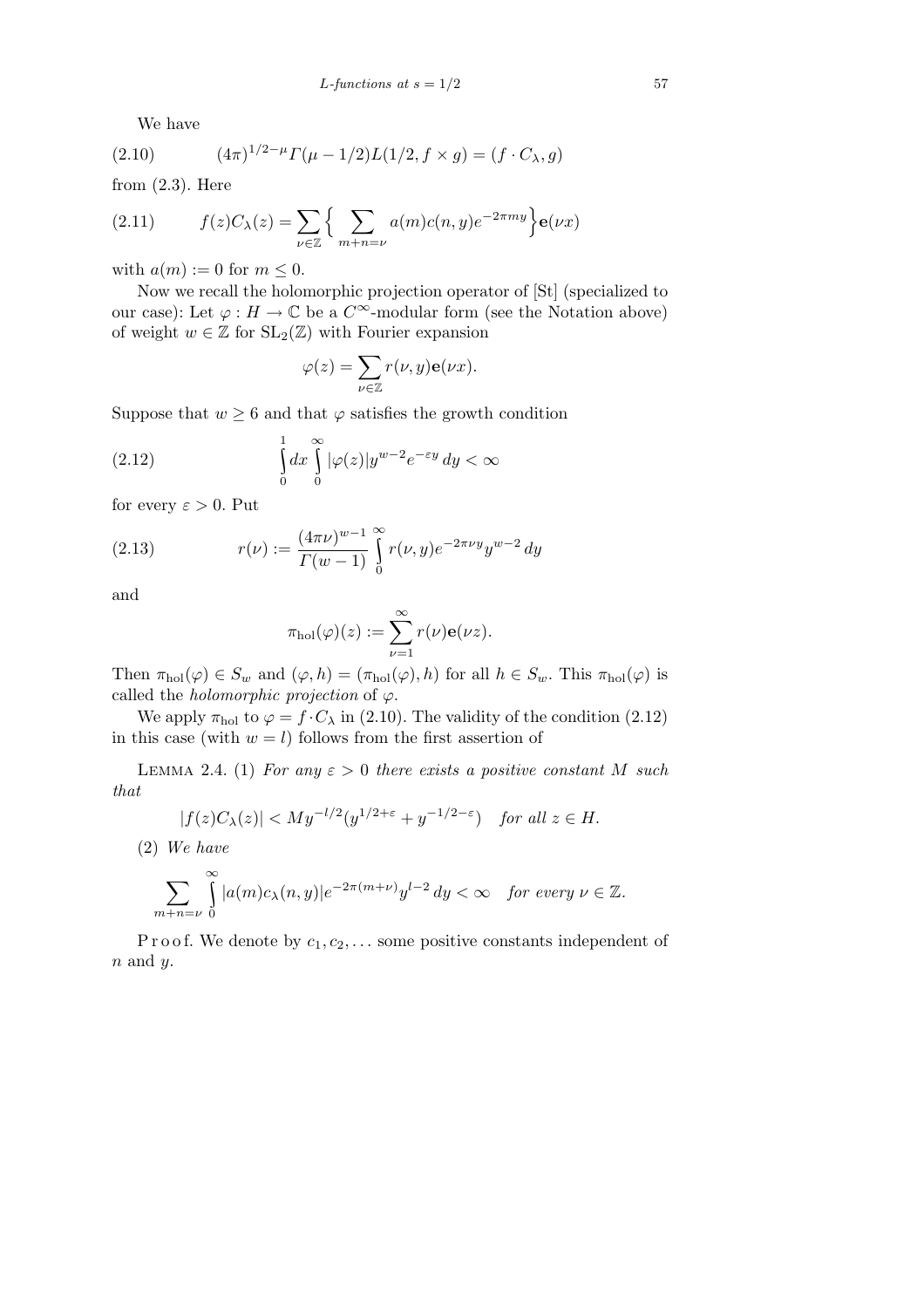(1) Suppose  $y \ge \delta$  for some  $\delta > 0$ . By (2.6) we have

(2.14) 
$$
|C_{\lambda}(z)| \leq \sum_{n \in \mathbb{Z}} |c_{\lambda}(n, y)|
$$

$$
\leq c_1 y^{1/2 - \lambda} + c_2 y^{1/2 - \lambda} |\log y|
$$

$$
+ c_3 y^{-\lambda} \sum_{n \neq 0} |W_{\text{sgn}(n)\lambda,0}(4\pi |n|y)|.
$$

By [E-M-O-T1, p. 264, (5)],

$$
W_{\kappa,0}(y) = e^{-y/2} y^{\kappa} {}_{2}F_{0}(1/2-\kappa,1/2-\kappa;-y^{-1})
$$

for  $\kappa \in \mathbb{C}$  with the hypergeometric function  ${}_2F_0$ , hence

(2.15) 
$$
|W_{\text{sgn}(n)\lambda,0}(4\pi|n|y)| \le c_4 e^{-2\pi|n|y} (|n|y)^{\text{sgn}(n)\lambda}
$$

for  $n \neq 0$ . It follows from  $(2.14)$  that  $|C_{\lambda}(z)| \leq c_5 y^{1/2-\lambda} |\log y|$ , hence

(2.16) 
$$
|f(z)C_{\lambda}(z)| \leq c_6 y^{1/2-\lambda-k/2} |\log y| \text{ for } y \geq \delta.
$$

Since  $y^{l/2} | f(z) C_{\lambda}(z) |$  is  $SL_2(\mathbb{Z})$ -invariant, the assertion (1) follows from (2.16) and [St, Proposition 2].

(2) First we show the finiteness of the integral

$$
I(m,n) := \int_{0}^{\infty} |a(m)c_{\lambda}(n,y)|e^{-2\pi(m+\nu)y}y^{l-2} dy
$$

for  $\nu \in \mathbb{Z}_{>0}$ ,  $0 \leq n \leq \nu - 1$ , and  $m = \nu - n$ . If  $n = 0$ , we have

$$
I(\nu,0) \le c_7 \int_{0}^{\infty} (y^{1/2-\lambda} + y^{1/2-\lambda} |\log y|) e^{-4\pi\nu y} y^{l-2} dy < \infty
$$

since  $l - \lambda = \mu \geq 12$ . Next we use the estimate

(2.17) 
$$
|W_{\lambda,0}(x)| \le c_8 x^{1/2} |\log x| \text{ as } x \to +0,
$$

which follows from [E-M-O-T1, p. 264, (2), p. 262, (5),(10)]. If  $1 \le n \le \nu - 1$ , we have

$$
I(n-\nu,n) \le c_9 \int_0^\infty |W_{\lambda,0}(4\pi ny)|y^{l-\lambda-2} dy < \infty
$$

by (2.15) and (2.17). Hence it remains to show that

$$
\sum_{n<0} I(\nu - n, n) < \infty.
$$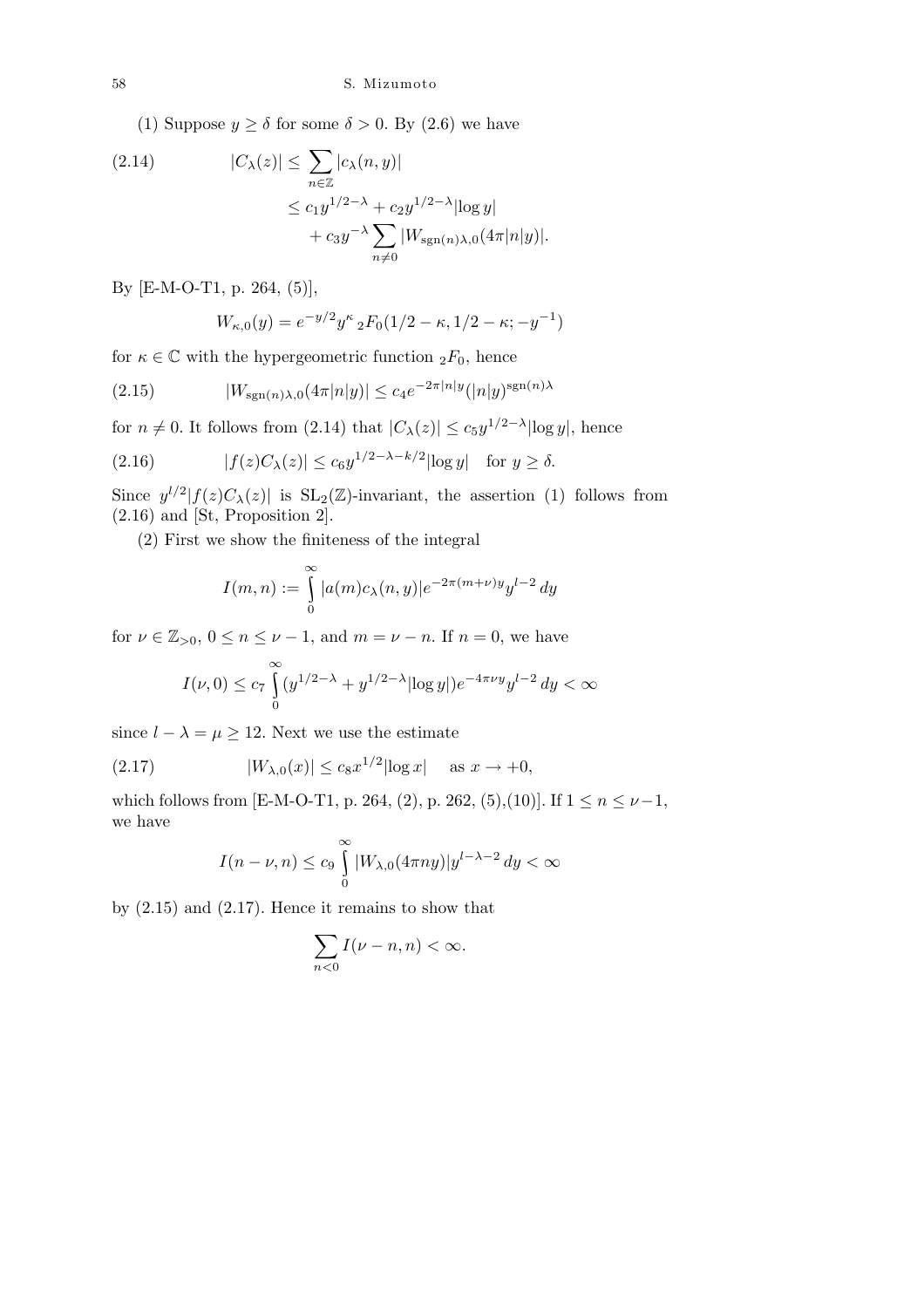From  $|a(m)| = O(m^{k/2})$  it follows that

$$
\sum_{n<0} I(\nu - n, n)
$$
\n
$$
\leq c_{10} \sum_{n=1}^{\infty} n^{k/2} \int_{0}^{\infty} e^{-2\pi (2\nu + n)y} y^{l-2} |c_{\lambda}(-n, y)| dy
$$
\n
$$
\leq c_{11} \sum_{n=1}^{\infty} n^{k/2} \left( n \int_{0}^{1/n} e^{-2\pi ny} y^{l-1} dy + n^{-\lambda} \int_{1/n}^{\infty} e^{-4\pi ny} y^{l-\lambda - 2} dy \right)
$$

by (2.15) and (2.17). Hence

$$
\sum_{n<0} I(\nu - n, n) \le c_{12}\zeta(l - k/2 - 1) < \infty.
$$

Proposition 2.5. *The notation being as above*, *let*

$$
\pi_{hol}(f \cdot C_{\lambda})(z) = \sum_{\nu=1}^{\infty} \alpha(\nu) \mathbf{e}(\nu z) \in S_l.
$$

*Then*

$$
\alpha(\nu) = (4\pi\nu)^{\lambda - 1/2} \frac{\Gamma(\mu - 1/2)}{\Gamma(l - 1)} a(\nu)
$$
  
\n
$$
\times \left\{ 2 \sum_{r=1}^{\lambda} \frac{1}{2r - 1} + 2 \sum_{r=1}^{\mu - 1} \frac{1}{2r - 1} - \log(64\pi^2 \nu) \right\}
$$
  
\n
$$
+ (-1)^{\lambda} 2^{l - 1} (2\pi)^{\lambda + 1/2} \frac{\Gamma(\mu - 1/2)^2}{\Gamma(l - 1)}
$$
  
\n
$$
\times \sum_{\substack{m+n=\nu \\ m,n \in \mathbb{Z} \\ n \neq 0}} \frac{a(m)\sigma_0(|n|)}{\Gamma(\text{sgn}(n)\lambda + 1/2)\Gamma(\mu - \text{sgn}(n)\lambda)} \cdot \frac{\nu^{l - 1}}{(m + \nu + |n|)^{\mu - 1/2}}
$$
  
\n
$$
\times F\left(\mu - 1/2, 1/2 - \text{sgn}(n)\lambda; \mu - \text{sgn}(n)\lambda; \frac{m + \nu - |n|}{m + \nu + |n|}\right).
$$

*Here*  $F = {}_2F_1$  *is the hypergeometric function. The above series converges absolutely for every*  $\nu \in \mathbb{Z}_{>0}$ *.* 

Proof. By Lemma 2.4(1),  $\varphi = f \cdot C_{\lambda}$  satisfies the growth condition  $(2.12)$ . So from  $(2.13)$  we have

$$
\alpha(\nu) = \frac{(4\pi\nu)^{l-1}}{\Gamma(l-1)} \int_{0}^{\infty} \Big( \sum_{m+n=\nu} a(m)c(n,y)e^{-2\pi my} \Big) e^{-2\pi\nu y} y^{l-2} dy.
$$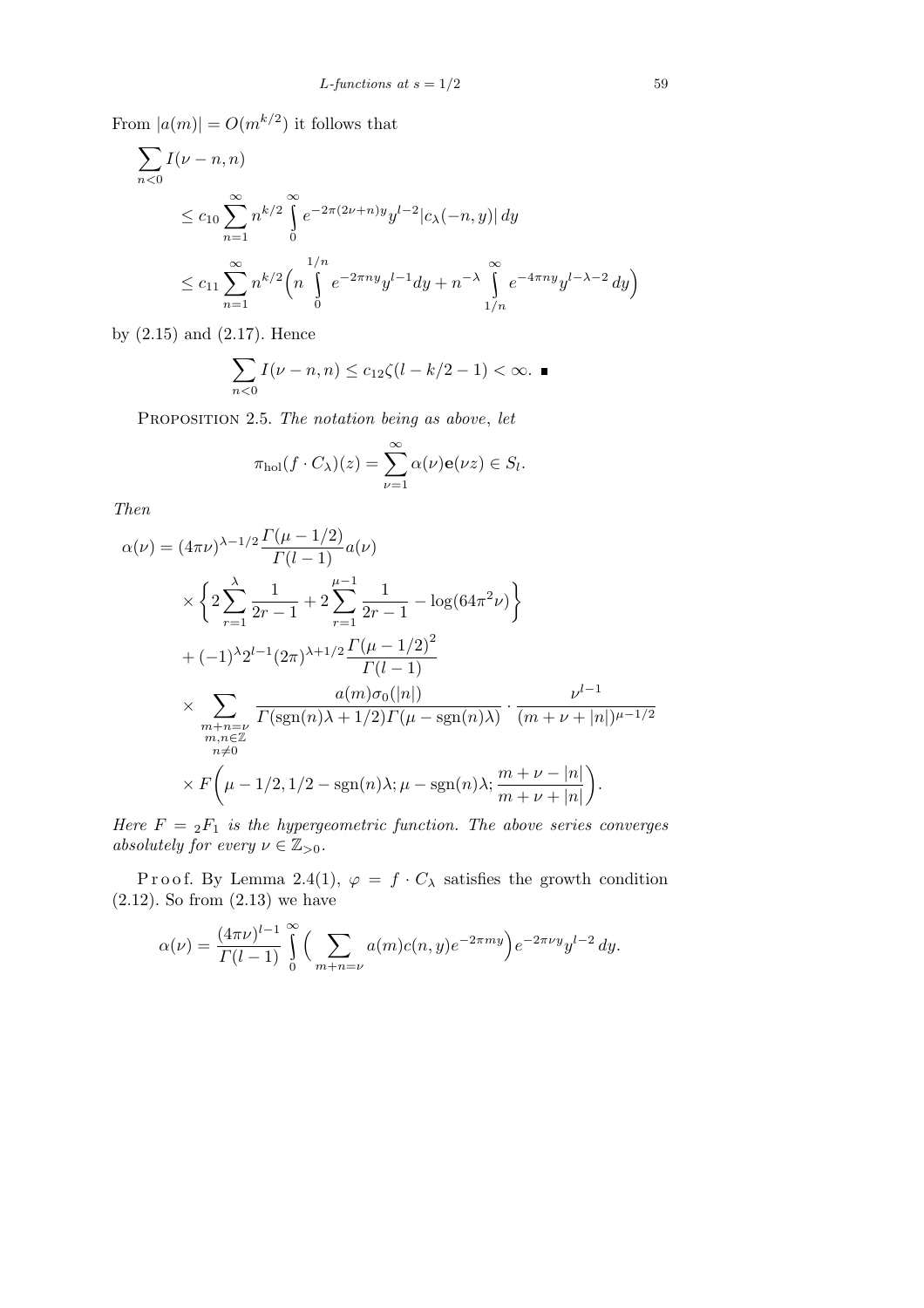By Lemma  $2.4(2)$ ,

(2.18) 
$$
\alpha(\nu) = \frac{(4\pi\nu)^{l-1}}{\Gamma(l-1)} \sum_{m+n=\nu} a(m) I_1(n)
$$

with

$$
I_1(n) := \int_{0}^{\infty} e^{-2\pi(m+\nu)y} y^{l-2} c(n, y) dy,
$$

and the right-hand side of  $(2.18)$  is absolutely convergent; here we fix  $\nu$  and put  $m = \nu - n$ . From (2.6) and (2.9),

$$
I_1(0) = (4\pi\nu)^{-\mu+1/2} \Gamma(\mu - 1/2) \left\{ 2 \sum_{r=1}^{\lambda} \frac{1}{2r-1} + 2 \sum_{r=1}^{\mu-1} \frac{1}{2r-1} - \log(64\pi^2 \nu) \right\}.
$$

If  $n \neq 0$ , (2.6) gives

$$
I_1(n) = (-1)^{\lambda} \sqrt{\pi} \cdot \frac{\sigma_0(|n|)}{\sqrt{|n|}} \cdot \Gamma(\text{sgn}(n)\lambda + 1/2)^{-1} I_2(n)
$$

with

$$
I_2(n) := \int_{0}^{\infty} e^{-2\pi(m+\nu)y} y^{\mu-2} W_{sgn(n)\lambda,0}(4\pi |n|y) dy.
$$

By [E-M-O-T2, p. 216, (16)],

$$
I_2(n) = 2\sqrt{\pi |n|} \cdot \frac{\Gamma(\mu - 1/2)^2}{\Gamma(\mu - \text{sgn}(n)\lambda)} \cdot \{2\pi (m + \nu + |n|)\}^{-\mu + 1/2} \times F\left(\mu - 1/2, 1/2 - \text{sgn}(n)\lambda; \mu - \text{sgn}(n)\lambda; \frac{m + \nu - |n|}{m + \nu + |n|}\right).
$$

Thus from  $(2.18)$  the result follows.  $\blacksquare$ 

By Proposition 2.5 we have

(2.19) 
$$
(4\pi)^{1/2-\lambda} \frac{\Gamma(l-1)}{\Gamma(\mu-1/2)} \alpha(1) = A(\lambda, \mu) + R(\lambda, \mu)
$$

with

$$
(2.20) \quad A(\lambda,\mu) := 2\sum_{r=1}^{\lambda} \frac{1}{2r-1} + 2\sum_{r=1}^{\mu-1} \frac{1}{2r-1} - \log(64\pi^2),
$$
\n
$$
(2.21) \quad R(\lambda,\mu) := \frac{(-1)^{\lambda} 2\pi \Gamma(\mu-1/2)}{\Gamma(4/2)\Gamma(\mu-1/2)} \sum_{r=1}^{\infty} a(m)\sigma_0(m-1)m^{-\mu+1}
$$

$$
(2.21) \quad R(\lambda,\mu) := \frac{(-1)^2 \pi I \ (\mu - 1/2)}{\Gamma(1/2 - \lambda)\Gamma(l)} \sum_{m=2} a(m)\sigma_0(m-1)m^{-\mu+1/2}
$$

$$
\times F(\mu - 1/2, \lambda + 1/2; l; 1/m).
$$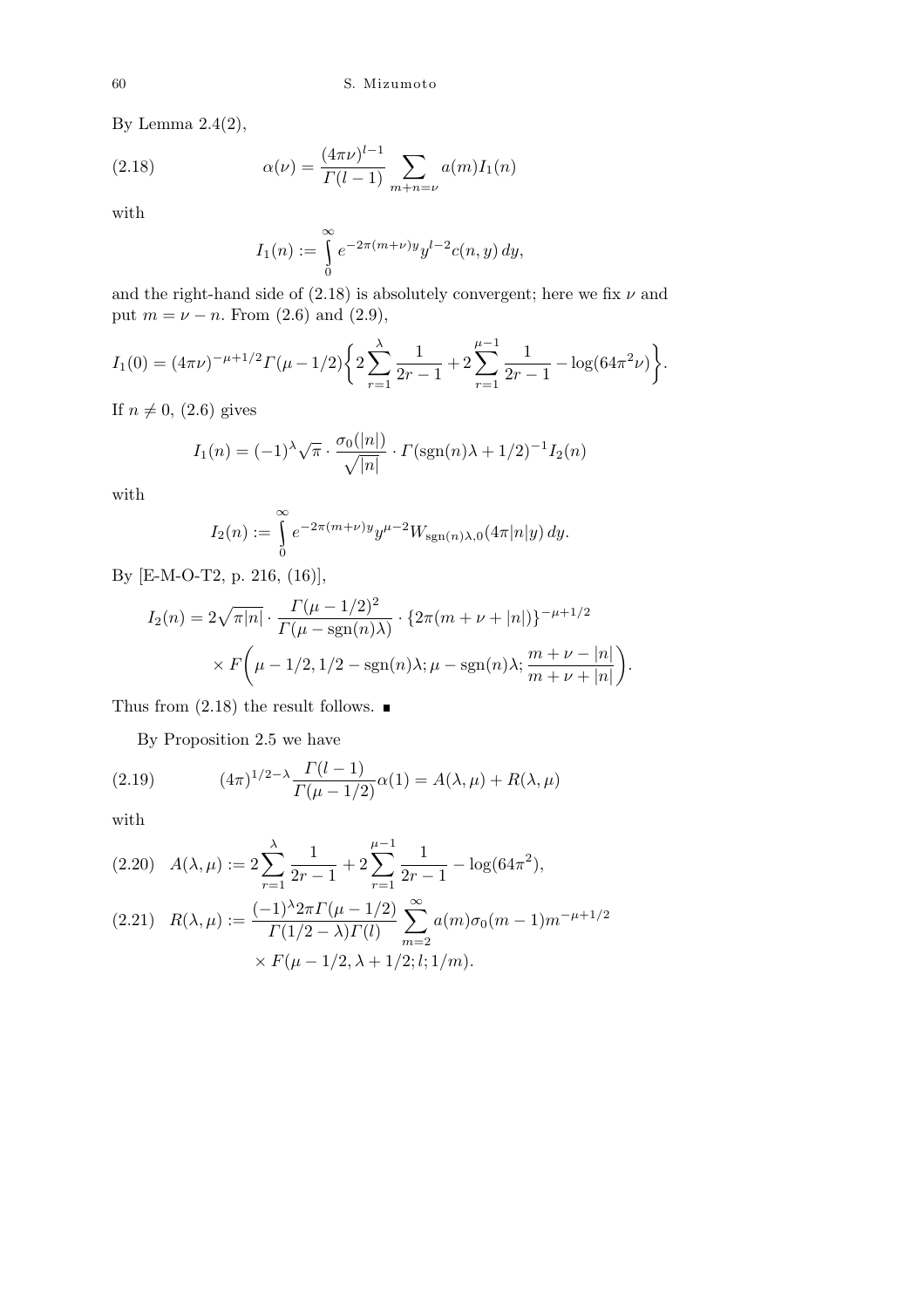LEMMA 2.6. For all  $\lambda$  and  $\mu$  we have

$$
|R(\lambda, \mu)| \le R^*(\lambda, \mu)
$$

*with*

$$
R^*(\lambda,\mu):=\frac{4\Gamma(\mu-1/2)\Gamma(\lambda+1/2)}{\Gamma(l)}\cdot\bigg\{\zeta\bigg(\frac{k-1}{2}\bigg)^2-1\bigg\}.
$$

P r o o f. Euler's integral representation [E-M-O-T1, p. 59, (10)] gives

$$
F(\mu - 1/2, \lambda + 1/2; l; 1/m)
$$
  
= 
$$
\frac{\Gamma(l)}{\Gamma(\mu - 1/2)\Gamma(\lambda + 1/2)} \int_{0}^{1} t^{\mu - 3/2} (1 - t)^{\lambda - 1/2} (1 - t/m)^{-\lambda - 1/2} dt.
$$

Hence

$$
(2.22) \quad F(\mu - 1/2, \lambda + 1/2; l; 1/m)
$$
  
\n
$$
\leq \frac{\Gamma(l)}{\Gamma(\mu - 1/2)\Gamma(\lambda + 1/2)} (1 - 1/m)^{-\lambda - 1/2} \int_{0}^{1} t^{\mu - 3/2} (1 - t)^{\lambda - 1/2} dt
$$
  
\n
$$
\leq \left(1 + \frac{1}{m - 1}\right)^{\lambda + 1/2}.
$$

Similarly we have

(2.23) 
$$
F(\mu - 1/2, \lambda + 1/2; l; 1/m) > 1.
$$

Using Deligne's bound [De]

$$
|a(m)| \le \sigma_0(m) m^{(k-1)/2},
$$

from  $(2.22)$  and  $(2.23)$  we obtain

$$
(2.24) \quad \Big| \sum_{m=2}^{\infty} a(m)\sigma_0(m-1)m^{-\mu+1/2} \cdot F(\mu-1/2,\lambda+1/2;l;1/m) \Big|
$$
  

$$
\leq \sum_{m=2}^{\infty} \sigma_0(m)\sigma_0(m-1)m^{-l/2}\left(1+\frac{1}{m-1}\right)^{\lambda+1/2}.
$$

Since  $\sigma_0(m-1) \leq 2$ *√*  $\overline{m-1}$ , the sum (2.24) is majorized by

$$
2\sum_{m=2}^{\infty} \sigma_0(m)m^{(1-k)/2} = 2\left\{\zeta\left(\frac{k-1}{2}\right)^2 - 1\right\}.\blacksquare
$$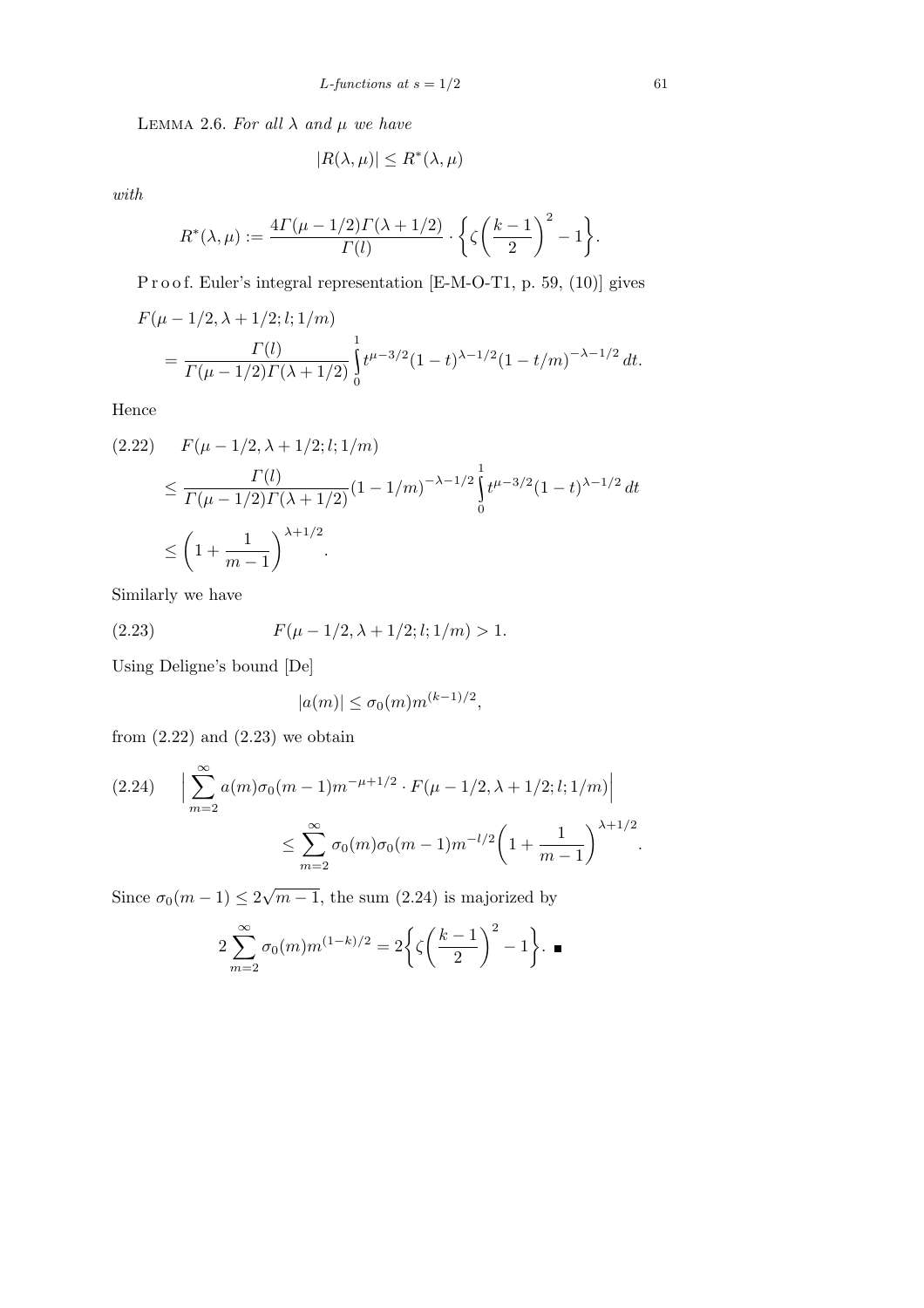LEMMA 2.7. (1) If  $2 \leq m \in \mathbb{Z}$ , then

$$
2\sum_{r=1}^{m} \frac{1}{2r-1} = \gamma + \log 2 + \log(2m-1) + \frac{1}{2m-1} - \frac{1}{3(2m-1)^2} + \frac{\theta_m}{120(m-1/2)^4}
$$

*with*  $0 < \theta_m < 1$ , *where*  $\gamma$  *is the Euler constant as in* (2.7)*.* (2) If  $12 \leq k \in \mathbb{Z}$ , then

$$
\zeta\biggl(\frac{k-1}{2}\biggr)^2 \leq 1 + 2^{1-\frac{21}{44}(k-1)} + 2^{-\frac{21}{22}(k-1)}.
$$

(3) If  $1 < x \in \mathbb{R}$ , then

$$
\frac{\Gamma(x-1/2)}{\Gamma(x)} \le \frac{1}{\sqrt{x-1/2}} \cdot \exp\left(\frac{1}{4x-2} + \frac{1}{(4x-2)^2}\right).
$$

P r o o f. (1) is immediate from the Euler–MacLaurin formula (see, e.g., [Rad]).

(2) Suppose  $1 < \sigma \in \mathbb{R}$  and  $2 \leq N \in \mathbb{Z}$ . The Euler–MacLaurin formula gives

(2.25) 
$$
\zeta(\sigma) = \sum_{n=1}^{N} n^{-\sigma} + \frac{N^{1-\sigma}}{\sigma - 1} - \frac{N^{-\sigma}}{2} + \frac{\sigma}{12} N^{-\sigma - 1} \theta
$$

with  $0 < \theta < 1$ . If we put  $N = 2$  and use the inequality

$$
\frac{1}{2} + \frac{2}{\sigma - 1} + \frac{\sigma}{24} \le 2^{\sigma/22} \quad \text{ for } \sigma \ge \frac{11}{2},
$$

the result follows.

(3) The di-gamma function  $\psi(s)$  defined by (2.8) is increasing for  $0 <$ 

$$
s \in \mathbb{R}
$$
. Hence from the mean value theorem it follows that\n $(2.26)$ \n
$$
\frac{\Gamma(x - 1/2)}{\Gamma(x)} \le \exp\left(-\frac{1}{2}\psi\left(x - \frac{1}{2}\right)\right) \quad \text{for } 1 < x \in \mathbb{R}.
$$

By [Rad, p. 37],

$$
\log \Gamma(s) = \frac{1}{2} \log(2\pi) + \left(s - \frac{1}{2}\right) \log s - s
$$

$$
- \frac{1}{2} \int_{0}^{\infty} \frac{B_2(x - [x]) - B_2}{(x + s)^2} dx \quad \text{for } 0 < s \in \mathbb{R}
$$

with  $B_2(x)$  being the second Bernoulli polynomial. Differentiating, we have

$$
\psi(s) = \log s - \frac{1}{2s} + \int_{0}^{\infty} \frac{B_2(x - [x]) - B_2}{(x + s)^3} dx.
$$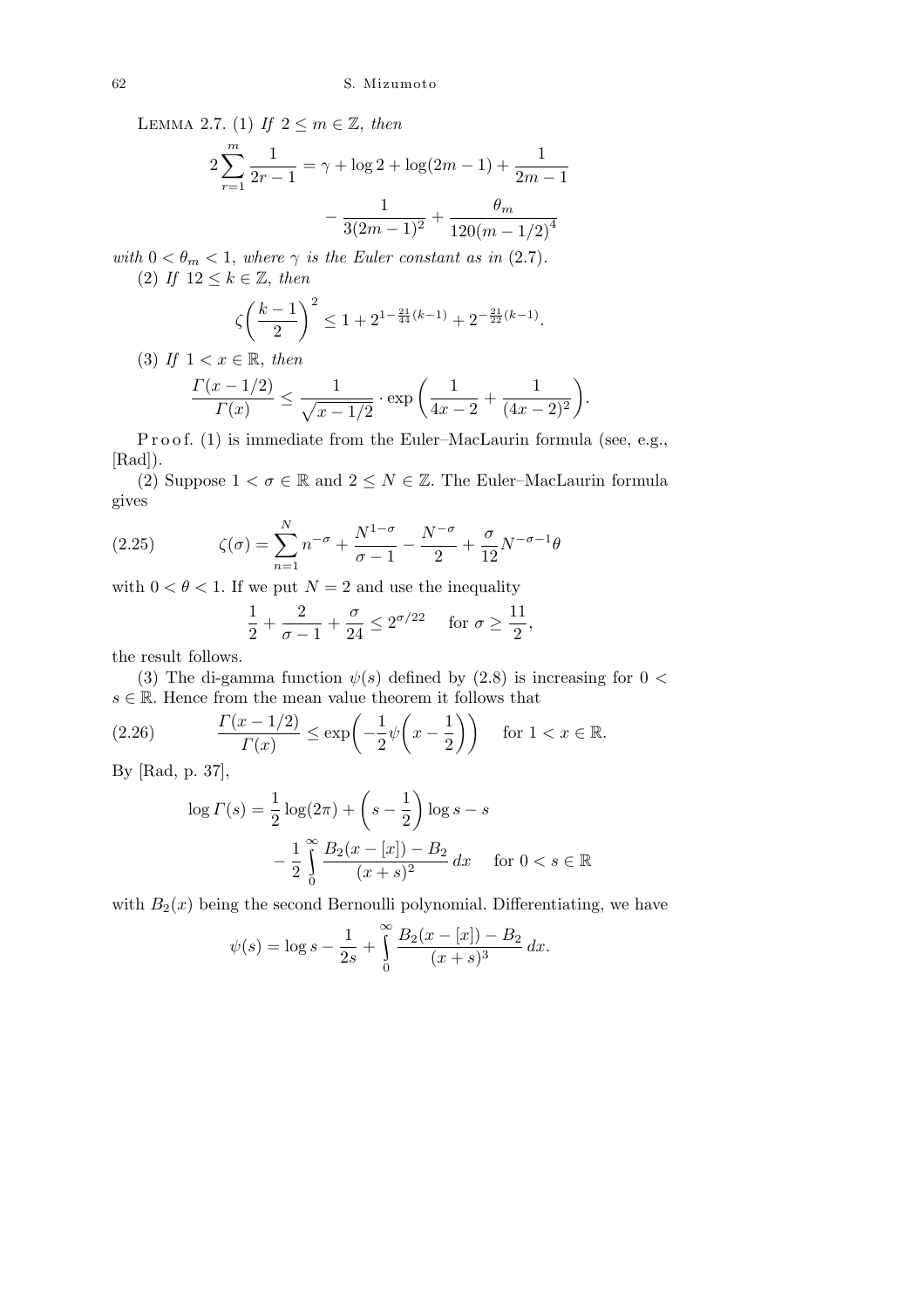Here

$$
\left|\int_{0}^{\infty} \frac{B_2(x - [x]) - B_2}{(x + s)^3} dx\right| \le \max_{0 \le x \le 1} |B_2(x) - B_2| \cdot \int_{0}^{\infty} \frac{dx}{(x + s)^3} = \frac{1}{8s^2}
$$

since  $B_2(x) - B_2 = x^2 - x$ . Hence (3) follows from (2.26).

Lemma 2.8. *In the notation of* (2*.*20) *and Lemma* 2*.*6, *we have*

$$
|A(\lambda, \mu)| > R^*(\lambda, \mu)
$$

*for all*  $\lambda$ *,*  $\mu$  *defined by* (2.2)*.* 

P r o o f. (i) *Estimate for*  $A(\lambda, \mu)$ *.* First note that

$$
A(\lambda, \mu) \le A(\lambda', \mu')
$$
 if  $\lambda \le \lambda'$  and  $\mu \le \mu'$ .

If  $\lambda \geq 1$ , then  $\mu \geq 14$  and

$$
A(\lambda,\mu) \ge A(1,14) = 0.0803\ldots
$$

by Lemma 2.7(1). If  $\lambda = 0$ , the same lemma gives

$$
A(0, 88) = -0.018...
$$
 and  $A(0, 90) = 0.0038...$ 

Hence we have

(2.27) 
$$
|A(\lambda, \mu)| > 8 \times 10^{-2} \quad \text{for all } \mu \text{ if } \lambda \ge 1,
$$

and

(2.28) 
$$
|A(0,\mu)| > 3.8 \times 10^{-3}
$$
 for all  $\mu$ .

We also have

(2.29) 
$$
|A(0,\mu)| > 1.2
$$
 for  $\mu \le 26$ 

since  $A(0, 26) = -1.26...$ 

(ii) *Estimate for*  $R^*(\lambda, \mu)$ . If  $\lambda \geq 1$ , we have

$$
\frac{R^*(\lambda,\mu)}{R^*(\lambda-1,\mu-1)} \le \frac{1}{4} \cdot \frac{(l-2)^2 - (k-1)^2}{(l-2)^2 + (l-2)} < \frac{1}{4},
$$

hence

$$
R^*(\lambda, \mu) \le 2^{-2\lambda} R^*(0, k).
$$

Observe that  $R^*(0, k)$  is a decreasing function of k. Hence, if  $\lambda \geq 1$ , we have

(2.30) 
$$
R^*(\lambda,\mu) \le \max\{2^{-2}R^*(0,16), 2^{-4}R^*(0,12)\} < 7.2 \times 10^{-3}
$$

by Lemma 2.7(2) and (3). If  $\lambda = 0$  and  $\mu \ge 28$ , then

(2.31) 
$$
R^*(0,\mu) \le R^*(0,28) < 3.7 \times 10^{-4}.
$$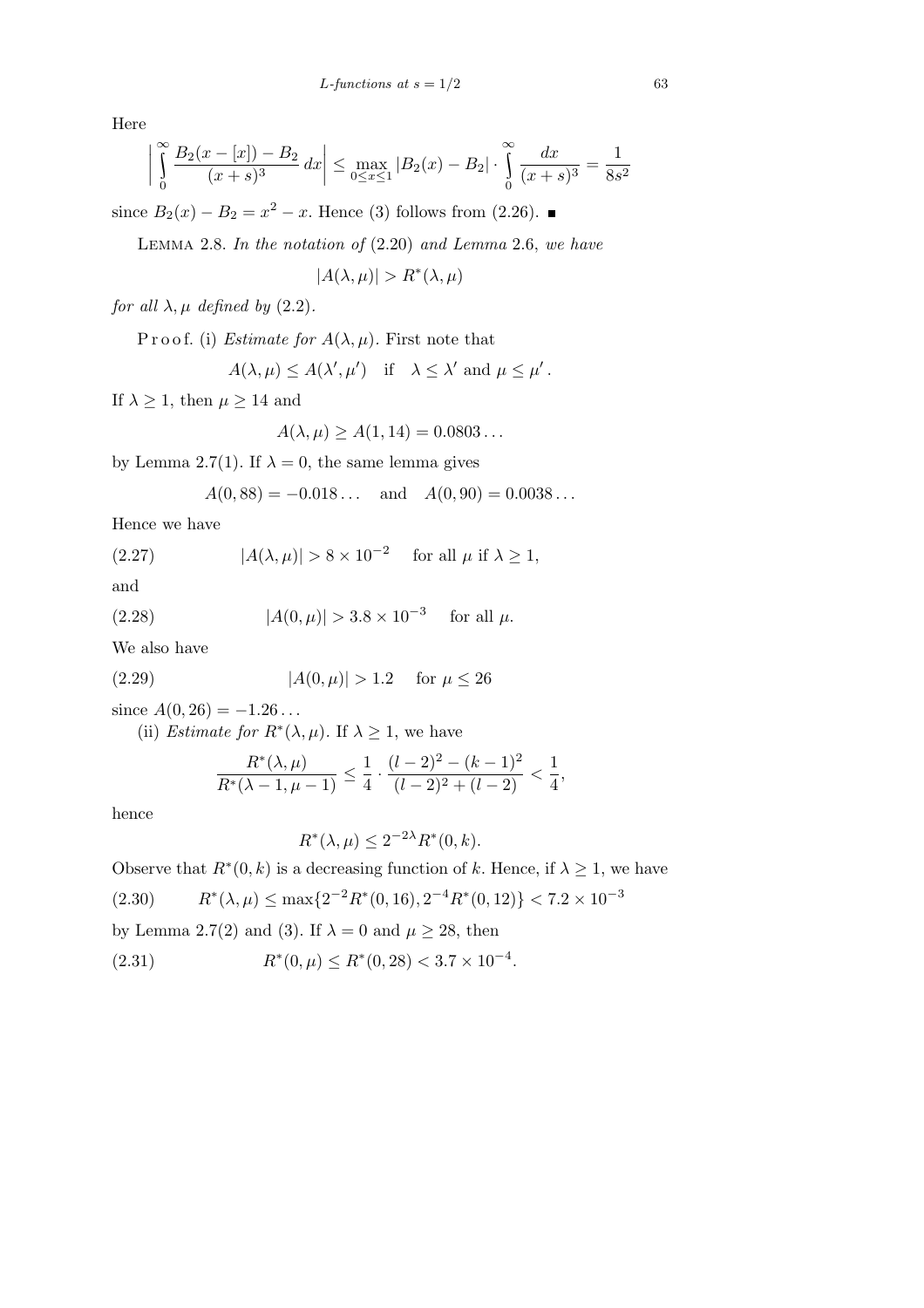If  $\lambda = 0$  and  $\mu \leq 26$ , then

(2.32) 
$$
R^*(0,\mu) \le R^*(0,12) < 0.12.
$$

Comparing (2.27) with (2.30), (2.28) with (2.31), and (2.29) with (2.32), we have the assertion of Lemma 2.8.

Combining Lemma 2.8 with Lemma 2.6 and (2.19), we see that  $\alpha(1) \neq 0$ in the notation of Proposition 2.5. Hence  $\pi_{hol}(f \cdot C_\lambda) \neq 0$ . Thus for some  $g \in S_l$  we have

$$
(f \cdot C_{\lambda}, g) = (\pi_{hol}(f \cdot C_{\lambda}), g) \neq 0
$$

in (2.10). This completes the proof of Theorem 2.1.

**3. Dedekind zeta functions.** Let *K* be an algebraic number field of finite degree. The functional equation of the Dedekind zeta function  $\zeta_K(s)$ tells us that the vanishing order ord<sub> $s=1/2$ </sub>  $\zeta_K(s)$  is a nonnegative even integer. On this we have

THEOREM 3.1 (Kurokawa). For every  $\nu \in \mathbb{Z}_{>0}$  there exists a Galois  $extension K<sub>\nu</sub> over Q of degree  $2^{3\nu}$  such that$ 

$$
\operatorname{ord}_{s=1/2}\zeta_{K_{\nu}}(s) \ge 2\nu.
$$

*In particular* ,

$$
\sup_{K/\mathbb{Q} \text{ finite}} \text{ord}_{s=1/2} \zeta_K(s) = \infty.
$$

P r o o f. Put

(3.1) 
$$
g_K := \frac{1}{2} \operatorname{ord}_{s=1/2} \zeta_K(s) \in \mathbb{Z}_{\geq 0}.
$$

Let  $F/\mathbb{Q}$  be a finite extension and let  $L_i/F$   $(i = 1, 2)$  be finite Galois extensions such that  $L_1 \cap L_2 = F$ . By [Br], the function

$$
\frac{\zeta_{L_1L_2}(s)\zeta_{F}(s)}{\zeta_{L_1}(s)\zeta_{L_2}(s)}
$$

is entire, hence

$$
(3.2) \t\t\t g_{L_1L_2} \ge g_{L_1} + g_{L_2} - g_F.
$$

By [Frö], there exists a sequence  $\{N_i\}_{i=1}^{\infty}$  of Galois extensions over Q of degree 8 such that

$$
N_{i+1} \cap N_1 \dots N_i = \mathbb{Q} \quad \text{and} \quad \zeta_{N_i}(1/2) = 0 \quad \text{for } i \ge 1.
$$

Then  $K_{\nu} := N_1 \dots N_{\nu}$  satisfies  $g_{K_{\nu}} \geq \nu$  by (3.2).

REMARK 3.2. (1) We refer to [Den2] for an interpretation of the zeros of the Dedekind zeta functions at  $s = 1/2$ .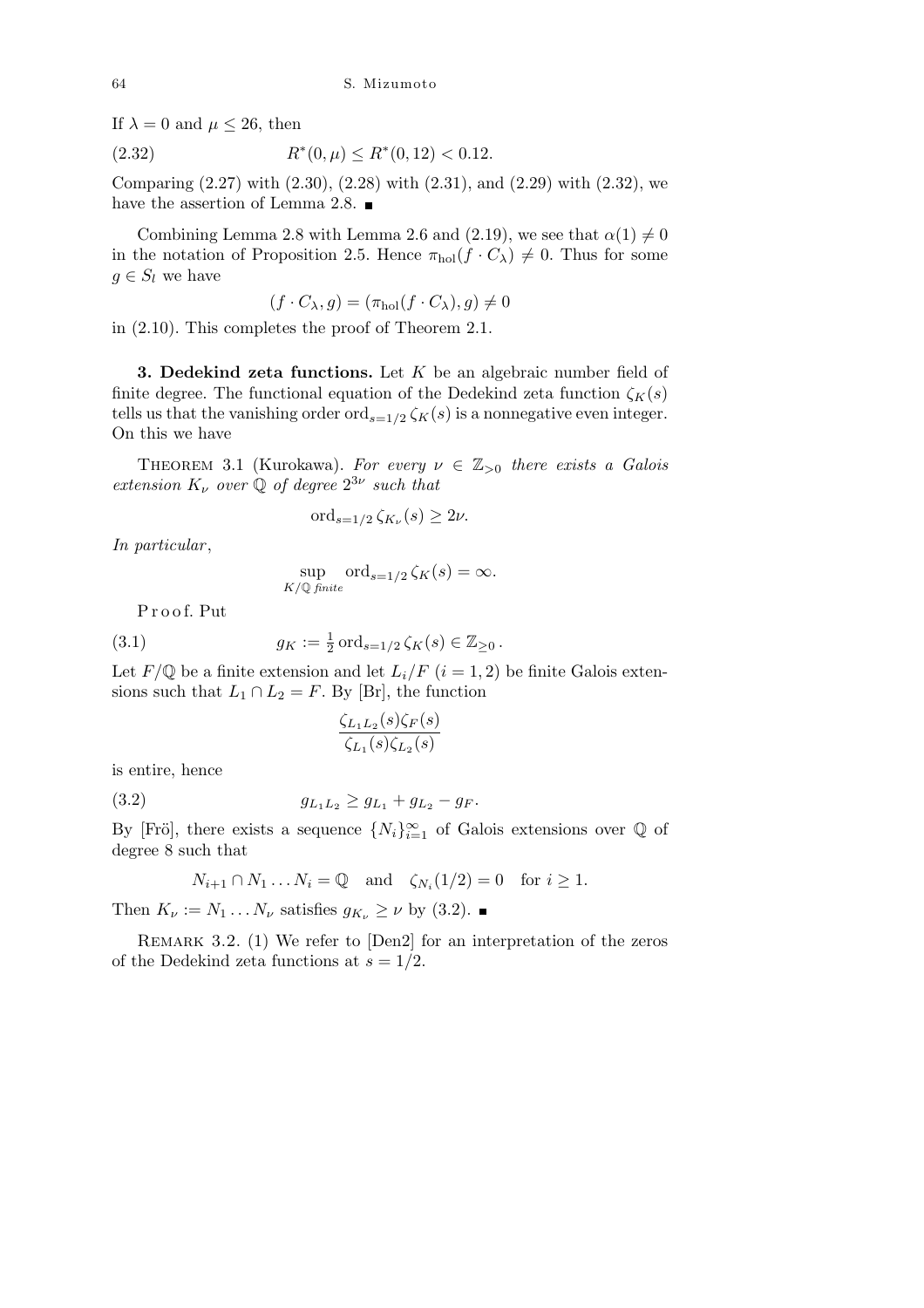(2) Let  $g_K$  be as in (3.1). Theorem 3.1 leads naturally to the following problem: *Classify the algebraic number fields by*  $g_K$ . For example, one can ask whether  $g_K = 0$  for every finite abelian extension  $K/\mathbb{Q}$ . This is equivalent to asking whether  $L(1/2, \chi) \neq 0$  for every Dirichlet character  $\chi$ , which is a longstanding open problem in analytic number theory.

## **References**

- [Br] R. Brauer, *A note on zeta-functions of algebraic number fields*, Acta Arith. 24 (1973), 325–327.
- [De] P. Deligne, *La conjecture de Weil. I*, Inst. Hautes Etudes Sci. Publ. Math. 43 (1973), 273–307.
- [Den1] C. Deninger, *Motivic L-functions and regularized determinants. I*, in: Proc. Sympos. Pure Math. 55, Part I, Amer. Math. Soc., 1994, 707–743.
- [Den2] —, *Motivic L-functions and regularized determinants. II*, in: Arithmetic Geometry, F. Catanese (ed.), Symposia Math. 37, Cambridge Univ. Press, 1997, 138–156.
- [E-M-O-T1] A. Erdélyi, W. Magnus, F. Oberhettinger and F. G. Tricomi, *Higher Transcendental Functions*, Vol. 1, McGraw-Hill, 1953.
- [E-M-O-T2] —, —, —, —, *Tables of Integral Transforms*, Vol. 1, McGraw-Hill, 1954.
	- [F-H] S. Friedberg and J. Hoffstein, *Nonvanishing theorems for automorphic L-functions on* GL(2), Ann. of Math. 142 (1995), 385–423.
		- [Frö] A. Fröhlich, *Artin root numbers and normal integral bases for quaternion fields*, Invent. Math. 17 (1972), 143–166.
		- [Ko1] W. Kohnen, *Modular forms of half-integral weight on*  $\Gamma_0(4)$ , Math. Ann. 248 (1980), 249–266.
		- [Ko2] —, *Nonvanishing of Hecke L-functions associated to cusp forms inside the critical strip*, J. Number Theory 67 (1997), 182–189.
	- [Ko-Za] W. K ohnen and D. Zagier, *Values of L-series of modular forms at the center of the critical strip*, Invent. Math. 64 (1981), 175–198.
		- [Ma] H. Maass, *Lectures on Modular Functions of One Complex Variable* (revised edition), Tata Inst. Fund. Res. Lectures on Math. and Phys. 29, Springer, 1983.
		- [Mi] S. Mizumoto, *Eisenstein series for Siegel modular groups*, Math. Ann. 297 (1993), 581–625; *Corrections*, ibid. 307 (1997), 169–171.
		- [Rad] H. Rademacher, *Topics in Analytic Number Theory*, Grundlehren Math. Wiss. 169, Springer, 1973.
		- [Ran] R. A. Rankin, *Contributions to the theory of Ramanujan's function*  $\tau(n)$ *and similar arithmetical functions*, Proc. Cambridge Philos. Soc. 35 (1939), 351–372.
		- [Se] A. S el b e r g, *Bemerkungen ¨uber eine Dirichletsche Reihe, die mit der Theorie der Modulformen nahe verbunden ist*, Arch. Math. Naturvid. 43 (1940), 47–50.
		- [Sha] F. S h a hi di, *Third symmetric power L-functions for* GL(2), Compositio Math. 70 (1989), 245–273.
		- [Sh] G. Shimura, *The special values of the zeta functions associated with cusp forms*, Comm. Pure Appl. Math. 29 (1976), 783–804.